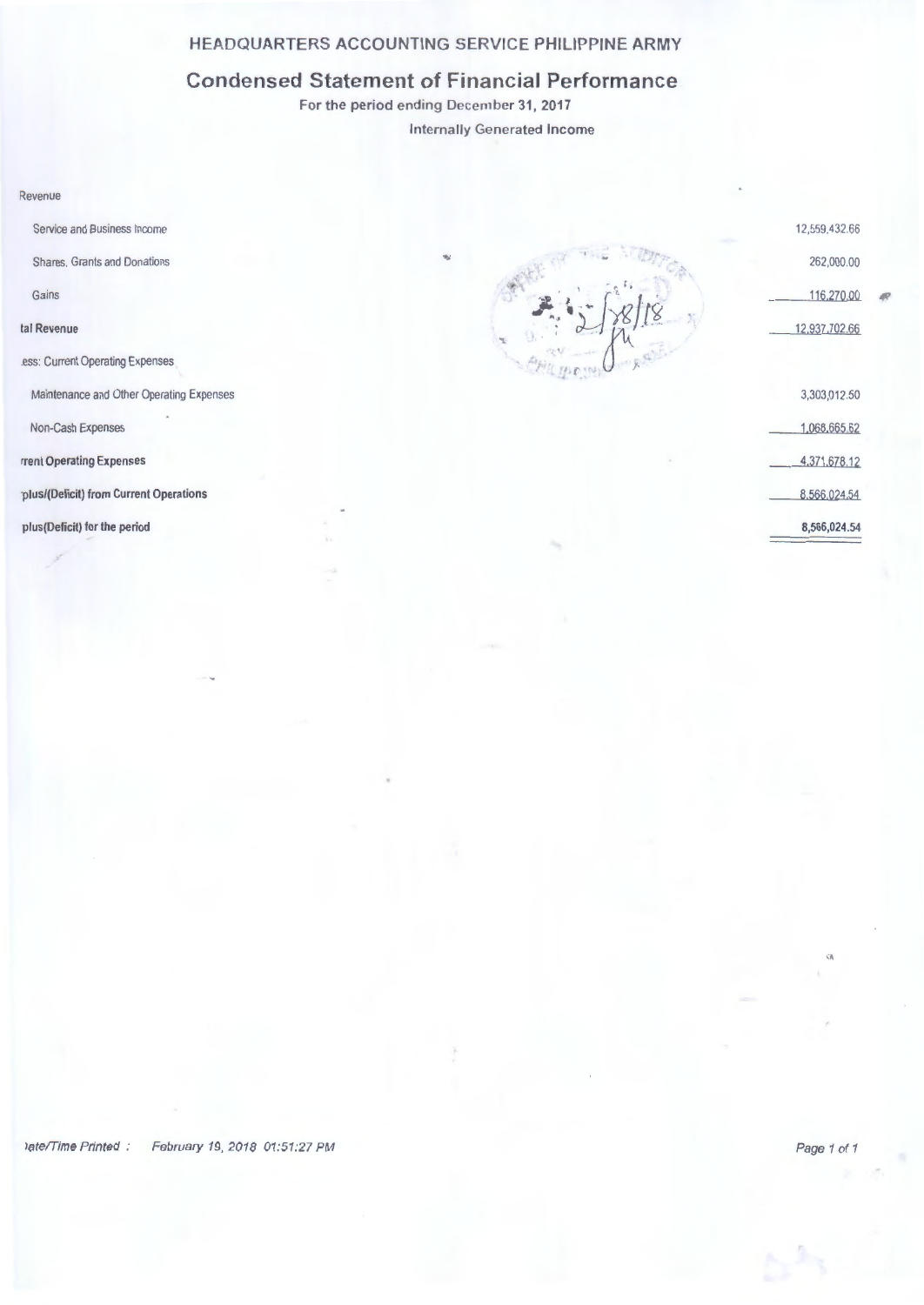## **HEADQUARTERS ACCOUNTING SERVICE PHILIPPINE ARMY**

# **Detailed Statement of Financial Performance**

For the period ending December 31, 2017

Internally Generated Income

| :evenue                                                |               |              |               |
|--------------------------------------------------------|---------------|--------------|---------------|
| Service and Business Income                            |               |              |               |
| <b>Business Income</b>                                 |               |              |               |
| <b>Hospital Fees</b>                                   | 12,508,396.00 |              |               |
| Interest Income                                        | 51,036.66     |              | 12,559,432.66 |
| Shares, Grants and Donations                           |               |              |               |
| <b>Grants and Donations</b>                            |               |              |               |
| Income from Grants and Donations in Kind               | 262,000.00    |              | 262,000.00    |
| Gains                                                  |               |              |               |
| Gains                                                  |               |              |               |
| Sale of Unserviceable Property                         | 116,270.00    |              | 116,270.00    |
| <b>Il Revenue</b>                                      |               |              | 12,937.702.66 |
| iss: Current Operating Expenses                        |               |              |               |
| Maintenance and Other Operating Expenses               |               |              |               |
| Supplies and Materials Expenses                        |               |              |               |
| <b>Food Supplies Expenses</b>                          | 2,089,742.50  |              |               |
| Medical, Dental and Laboratory Supplies Expenses       | 108,000.00    |              |               |
| Semi-Expendable Machinery and Equipment Expenses       | 343,370.00    |              |               |
| Semi-Expendable Furniture, Fixtures and Books Expenses | 633,900.00    | 3,175,012.50 |               |
| Repairs and Maintenance                                |               |              |               |
| Repairs and Maintenance - Machinery and Equipment      | 128,000.00    | 128,000.00   | 3,303,012.50  |
| Non-Cash Expenses                                      |               |              |               |
| Depreciation                                           |               |              |               |
| Depreciation - Machinery and Equipment                 | 1,067,906.90  |              | 議             |
| Depreciation - Furniture, Fixtures and Books           | 758.72        |              | 1,068,665.62  |
| <b>I Operating Expenses</b>                            |               |              | 4,371,678.12  |
| lus/(Deficit) from Current Operations                  |               |              | 8,566,024.54  |
| lus(Deficit) for the period                            |               |              | 8,566,024.54  |
|                                                        |               |              |               |

Date/Time Printed : February 19, 2018 01:54:30 PM

Page 1 of 2

 $\sigma_{\rm m}$  ,  $\sigma_{\rm m}$